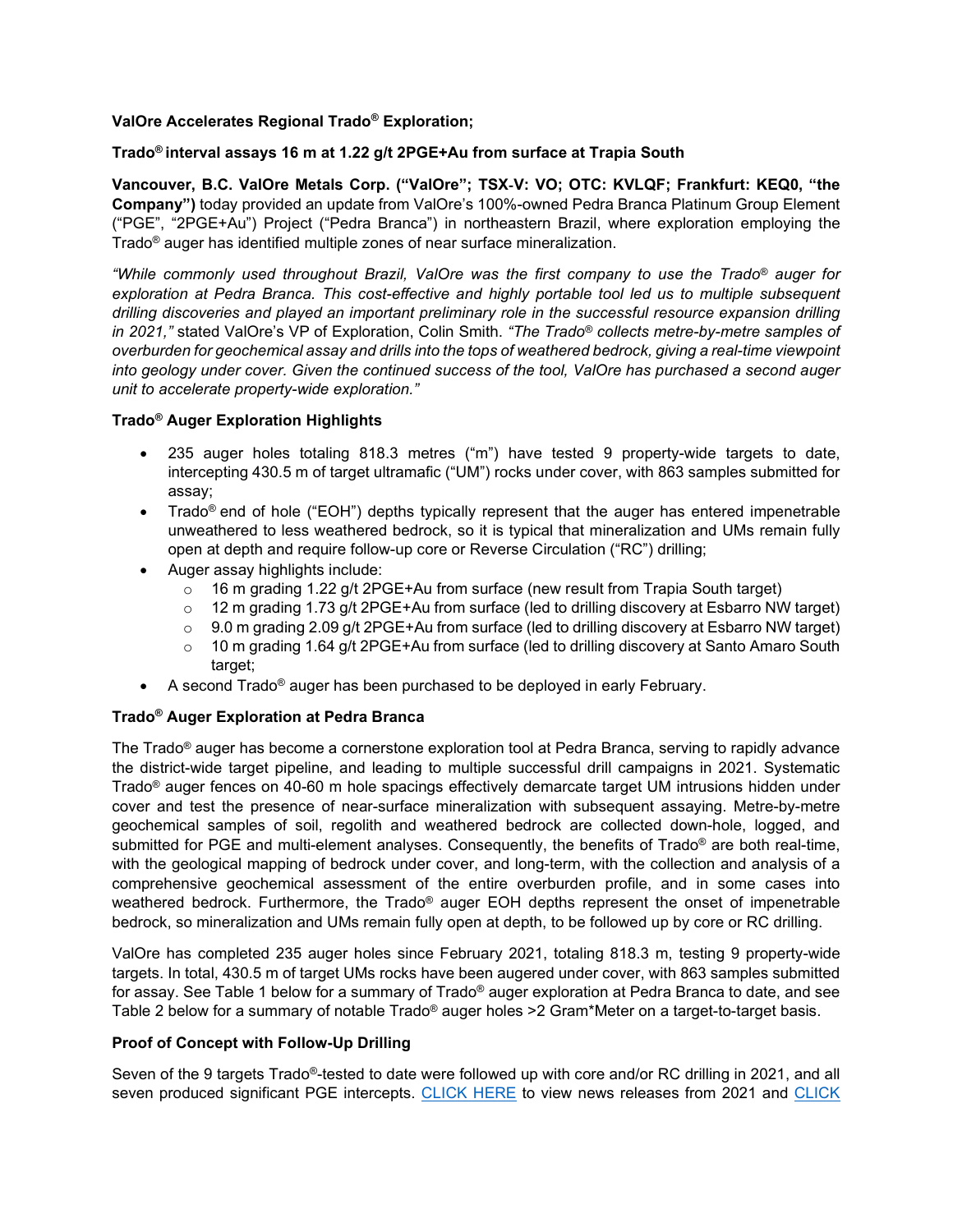[HERE](http://www.valoremetals.com/news-media/news-releases/2022/) to view news releases from 2022. The validity of the auger as an effective pre-RC or -core drilling tool was further proven by the reproducibility of PGE-in-Trado® grades in drill core or RC chips. As an example, Trado® hole AD21SAS12 from the Santo Amaro South target returned 10 m grading 1.64 g/t 2PGE+Au from surface. This result was followed up by RC drilling, which produced the discovery hole of 32 m grading 1.65 g/t 2PGE+Au from surface in drill hole RC21SAS03. [CLICK HERE](http://www.valoremetals.com/news-media/news-releases/2021/regional-exploration-work-generates-santo-amaro-south-rc-drilling-discovery-32-m-interval-grading-165-gt-2pgeau-from-surface) for news release dated August 23, 2021 and see Figure 1 below for a cross section.

| <b>Target</b>       | <b>Total Holes</b><br>$(\#)$ | <b>Total Drilled</b><br>(m) | <b>UMs Drilled</b><br>(m) | <b>Samples</b><br><b>Assayed</b><br>(#) |
|---------------------|------------------------------|-----------------------------|---------------------------|-----------------------------------------|
| Santo Amaro South   | 46                           | 173.6                       | 76.7                      | 177                                     |
| Santo Amaro         | 27                           | 69.1                        | 40.6                      | 77                                      |
| <b>Esbarro NW</b>   | 19                           | 64.7                        | 47.9                      | 69                                      |
| Cana Brava          | 23                           | 69.1                        | 35.9                      | 76                                      |
| Trapia 2            | 5                            | 9.1                         | 5.0                       | 10                                      |
| Massapê             | 36                           | 169.0                       | 115.4                     | 178                                     |
| Pitombeiras         | 22                           | 60.5                        | 7.7                       | 64                                      |
| <b>Trapia South</b> | 24                           | 107.8                       | 56.8                      | 112                                     |
| Ipueiras            | 33                           | 95.4                        | 44.5                      | 100                                     |
| <b>Total</b>        | 235                          | 818.3                       | 430.5                     | 863                                     |

**Table 1: Summary of Trado® Auger Drilling to Date (Feb 2021 - Jan 2022)**

| Table 2: Assay Table of Trado® Auger Holes >2 Gram*Meter to Date (Feb 2021 - Jan 2022) |  |  |
|----------------------------------------------------------------------------------------|--|--|
|----------------------------------------------------------------------------------------|--|--|

| <b>Target</b>        | <b>Auger Hole</b> | <b>From</b><br>(m) | To<br>(m)      | Length<br>(m)  | 2PGE+Au<br>(g/t) | 2PGE+Au Interval Summary                     | Gram x<br><b>Metre</b> |
|----------------------|-------------------|--------------------|----------------|----------------|------------------|----------------------------------------------|------------------------|
| <b>Trapia South</b>  | AD21TS08          | $\Omega$           | 16             | 16             | 1.22             | 16 m grading 1.22 g/t 2PGE+Au from surface   | 19.5                   |
| <b>Trapia South</b>  | AD21TS09          | 0                  | 8              | 8              | 0.57             | 8 m grading 0.57 g/t 2PGE+Au from surface    | 4.6                    |
| <b>Trapia South</b>  | AD21TS10          | $\Omega$           | 6.8            | 6.75           | 0.66             | 6.75 m grading 0.66 g/t 2PGE+Au from surface | 4.5                    |
| <b>Trapia South</b>  | AD21TS07          | 4                  | 13             | 9              | 0.48             | 9 m grading 0.48 g/t 2PGE+Au from 4 m        | 4.3                    |
| <b>Trapia South</b>  | AD21TS05          | 0                  | $\overline{7}$ | $\overline{7}$ | 0.39             | 7 m grading 0.39 g/t 2PGE+Au from surface    | 2.7                    |
| Santo Amaro<br>South | AD21SAS12         | 0                  | 10             | 10             | 1.64             | 10 m grading 1.64 g/t 2PGE+Au from surface   | 16.4                   |
| Santo Amaro<br>South | AD21SAS39         | 1                  | 10             | 9              | 0.7              | 9 m grading 0.70 g/t 2PGE+Au from 1 m        | 6.3                    |
| Santo Amaro<br>South | AD21SAS08         | 0                  | 4              | 4              | 1.1              | 4 m grading 1.10 g/t 2PGE+Au from surface    | 4.4                    |
| Santo Amaro<br>South | AD21SAS29         | 0                  | 3              | 3              | 0.66             | 3 m grading 0.66 g/t 2PGE+Au from surface    | 2.0                    |
| Santo Amaro          | AD21SA14          | 0                  | 2.5            | 2.5            | 3.45             | 2.5 m grading 3.45 g/t 2PGE+Au from surface  | 8.6                    |
| Santo Amaro          | AD21SA15          | 0                  | 2.6            | 2.55           | 1.5              | 2.55 m grading 1.50 g/t 2PGE+Au from surface | 3.8                    |
| Santo Amaro          | AD21SA17          | 0                  | 3              | 3              | 1.25             | 3 m grading 1.25 g/t 2PGE+Au from surface    | 3.8                    |
| Massapê              | AD21MS14          | 0                  | 11             | 11             | 0.34             | 11 m grading 0.34 g/t 2PGE+Au from surface   | 3.7                    |
| Massapê              | AD21MS24          | 0                  | 13             | 13             | 0.25             | 13 m grading 0.25 g/t 2PGE+Au from surface   | 3.3                    |
| Massapê              | AD21MS19          | 0                  | 3.5            | 3.5            | 0.87             | 3.5 m grading 0.87 g/t 2PGE+Au from surface  | 3.1                    |
| Massapê              | AD21MS17          | 0                  | 8              | 8              | 0.36             | 8 m grading 0.36 g/t 2PGE+Au from surface    | 2.9                    |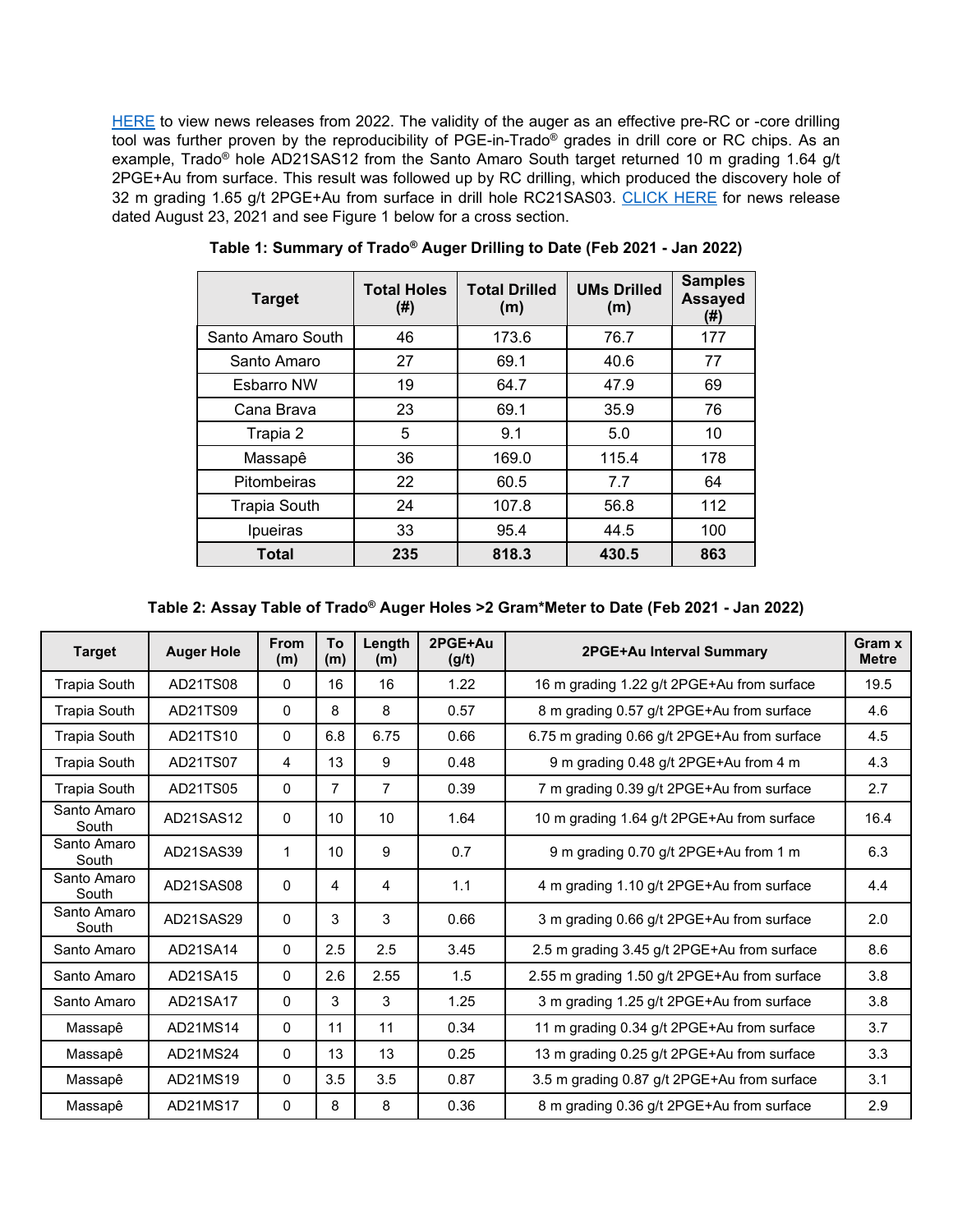| Massapê    | AD21MS20  | 0 | 4  | 4  | 0.59 | 4 m grading 0.59 g/t 2PGE+Au from surface  | 2.4  |
|------------|-----------|---|----|----|------|--------------------------------------------|------|
| Massapê    | AD21MS15  | 0 | 12 | 12 | 0.19 | 12 m grading 0.19 g/t 2PGE+Au from surface | 2.3  |
| Esbarro NW | AD21ES03  | 0 | 12 | 12 | 1.73 | 12 m grading 1.73 g/t 2PGE+Au from surface | 20.8 |
| Esbarro NW | AD21ES08  | 0 | 9  | 9  | 2.09 | 9 m grading 2.09 g/t 2PGE+Au from surface  | 18.8 |
| Esbarro NW | AD21ES04A | 0 | 4  | 4  | 1.12 | 4 m grading 1.12 g/t 2PGE+Au from surface  | 4.5  |
| Esbarro NW | AD21ES02  | 0 | 5  | 5  | 0.63 | 5 m grading 0.63 g/t 2PGE+Au from surface  | 3.2  |
| Esbarro NW | AD21ES17  | 0 | Δ  | 4  | 0.68 | 4 m grading 0.68 g/t 2PGE+Au from surface  | 2.7  |



#### **About the Trado® Auger**

The Trado® auger is a portable soil drilling device developed and manufactured in Brazil by Trado® Equipamentos e Serviços Ltda, specially designed for mineral exploration, environmental monitoring, structural engineering, and installation of lightweight artesian wells. They are designed to drill up to 30 m in depth, have a collapsible structure (easily transportable), and offer extremely low cost of operation and maintenance. The Trado® drills through vegetation cover, preserving a very low ecological footprint to the survey.

[CLICK HERE](http://www.trado.com.br/en/produto/auger-drill-trado-tr) for more information regarding Trado®.

**Quality Control/Quality Assurance ("QA/QC") and Grade Interval Reporting**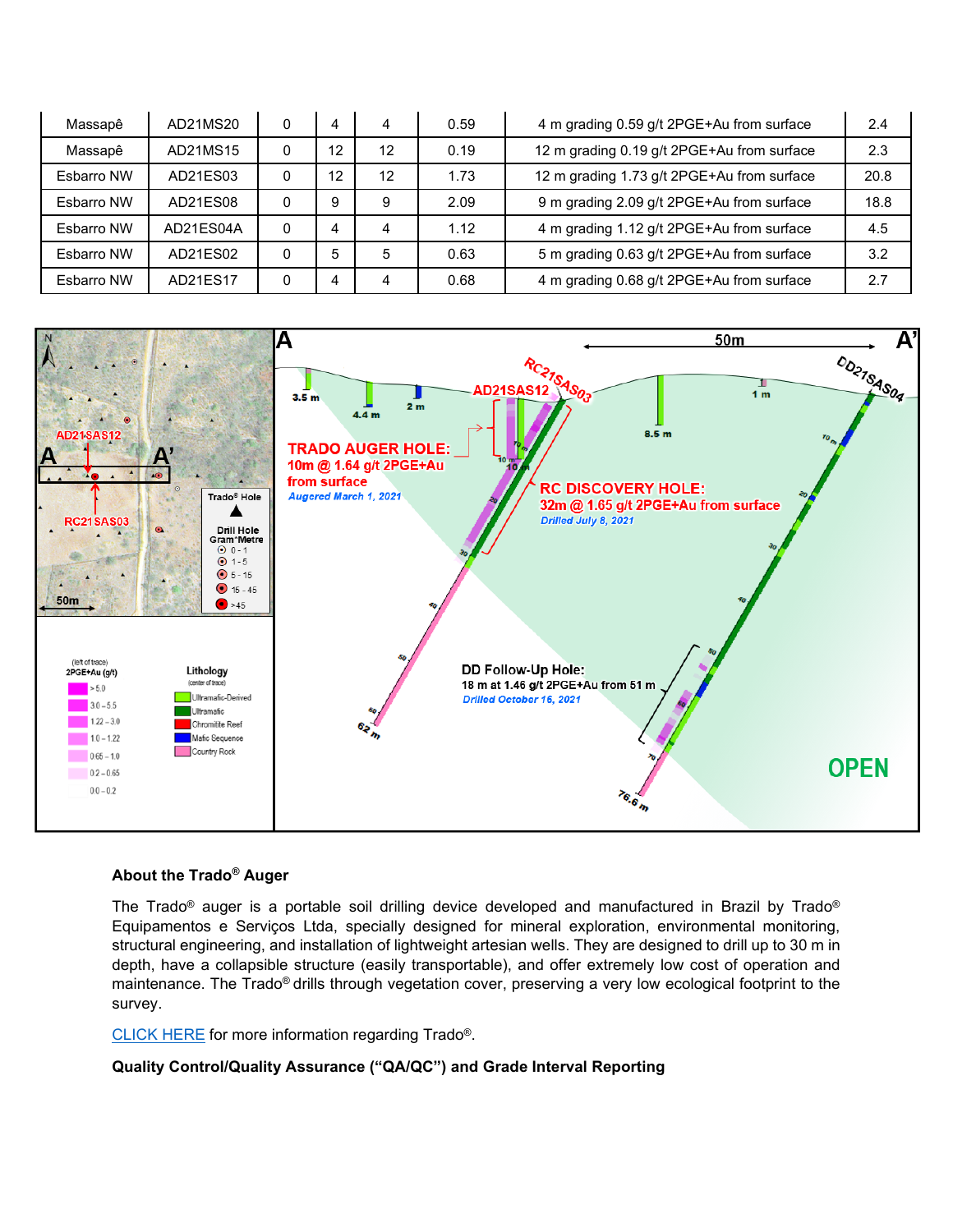[CLICK HERE](http://valoremetals.com/news-media/news-releases/2020/valore-announces-initial-drill-results-from-pedra-branca-including-10-gt-2pgeau-over-528-metres-from-surface) for a summary of ValOre's policies and procedures related to QA/QC and grade interval reporting.

# **Qualified Person (QP)**

The technical information in this news release has been prepared in accordance with Canadian regulatory requirements set out in NI 43-101 and reviewed and approved by Colin Smith, P.Geo., ValOre's QP and Vice President of Exploration.

## **About ValOre Metals Corp.**

**ValOre Metals Corp. (TSX**‐**V: VO)** is a Canadian company with a portfolio of high‐quality exploration projects. ValOre's team aims to deploy capital and knowledge on projects which benefit from substantial prior investment by previous owners, existence of high-value mineralization on a large scale, and the possibility of adding tangible value through exploration, process improvement, and innovation.

In May 2019, ValOre announced the acquisition of the Pedra Branca Platinum Group Elements (PGE) property, in Brazil, to bolster its existing Angilak uranium, Genesis/Hatchet uranium and Baffin gold projects in Canada.

The Pedra Branca PGE Project comprises 52 exploration licenses covering a total area of 56,852 hectares (140,484 acres) in northeastern Brazil. At Pedra Branca, 5 distinct PGE+Au deposit areas host, in aggregate, a current Inferred Resource of 1,067,000 ounces 2PGE+Au contained in 27.2 million tonnes grading 1.22 g/t 2PGE+Au [\(CLICK HERE](http://valoremetals.com/news-media/news-releases/2019/valore-files-technical-report-for-pedra-branca-pgm-project) for ValOre's July 23, 2019 news release). All the currently known Pedra Branca inferred PGE resources are potentially open pittable.

Comprehensive exploration programs have demonstrated the "District Scale" potential of ValOre's Angilak Property in Nunavut Territory, Canada that hosts the Lac 50 Trend having a current Inferred Resource of 2,831,000 tonnes grading  $0.69\%$  U<sub>3</sub>O<sub>8</sub>, totaling 43.3 million pounds U<sub>3</sub>O<sub>8</sub>. For disclosure related to the inferred resource for the Lac 50 Trend uranium deposits, please [CLICK HERE](http://valoremetals.com/news-media/news-releases/archive/index.php?content_id=144) for ValOre's news release dated March 1, 2013.

ValOre's team has forged strong relationships with sophisticated resource sector investors and partner Nunavut Tunngavik Inc. (NTI) on both the Angilak and Baffin Gold Properties. ValOre was the first company to sign a comprehensive agreement to explore for uranium on Inuit Owned Lands in Nunavut Territory and is committed to building shareholder value while adhering to high levels of environmental and safety standards and proactive local community engagement.

On behalf of the Board of Directors,

"Jim Paterson"

James R. Paterson, Chairman and CEO

ValOre Metals Corp.

For further information about ValOre Metals Corp., or this news release, please visit our website at [www.valoremetals.com](http://www.valoremetals.com/) or contact Investor Relations at 604.653.9464, or by email at [contact@valoremetals.com.](mailto:contact@valoremetals.com)

ValOre Metals Corp. is a proud member of Discovery Group. For more information please visit: [discoverygroup.ca](http://www.discoverygroup.ca/)

Neither the TSX Venture Exchange nor its Regulation Services Provider (as that term is defined in the policies of the TSX Venture Exchange) accepts responsibility for the adequacy or accuracy of this release.